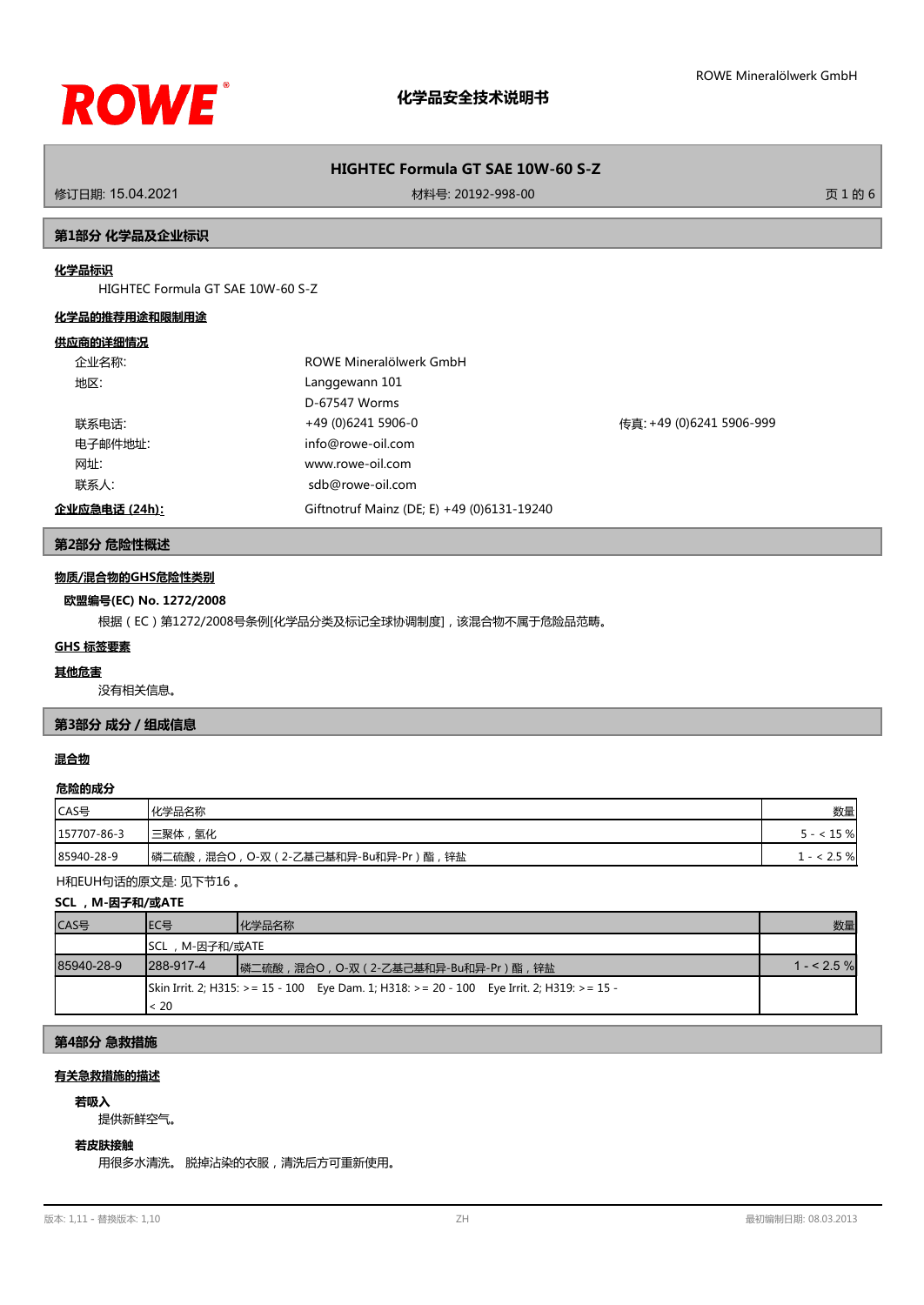### 修订日期: 15.04.2021 材料号: 20192-998-00 页 2 的 6

#### **若眼睛接触**

立刻小心且彻底的用洗眼设备或用水冲洗眼睛。

#### **若食入**

立刻漱口,喝1杯水。

## **最重要的症状和健康影响**

没有相关信息。

#### **对医生的特别提示**

症状处理。

#### **第5部分 消防措施**

#### **灭火介质**

#### **适合的灭火剂**

依照周边环境决定防火措施。

#### **特别危险性**

#### 不易燃 。

#### **消防人员的特殊保护设备和防范措施**

火灾时: 使用不受周围空气影响的呼吸防护器。

#### **其他资料**

分开收集受污染的灭火水。切勿使其流入排水管道或地表水域。

#### **第6部分 泄漏应急处理**

#### **作业人员防护措施、防护装备和应急处置程序**

#### **一般提示**

使用个人防护装备

#### **环境保护措施**

勿使之进入地下水或水域。

#### **泄漏化学品的收容、清除方法及所使用的处置材料**

#### **其他资料或数据**

用会吸收液体的材料(沙、硅藻土、酸粘合剂、通用粘合剂)吸取。 取出的材料根据清除那一章处理。

#### **参照其他章节**

安全处理: 见 段 7 个人防护装备: 见 段 8 垃圾处理: 见 段 13

### **第7部分 操作处置与储存**

#### **操作注意事项**

不需要特别的预防措施。 **关于安全操作的提示**

## **关于防火、防爆的提示**

不需要特别的防火措施。

**针对一般职业卫生保健的提示**

脱掉沾染的衣服。 休息前和工作结束时请洗手。 在工作场所不饮食、不抽烟、不擤鼻涕。

#### **安全储存的条件,包括任何不兼容性**

#### **对存放空间和容器的要求**

容器密封好。

#### **共同存放的提示**

不需要特别的预防措施。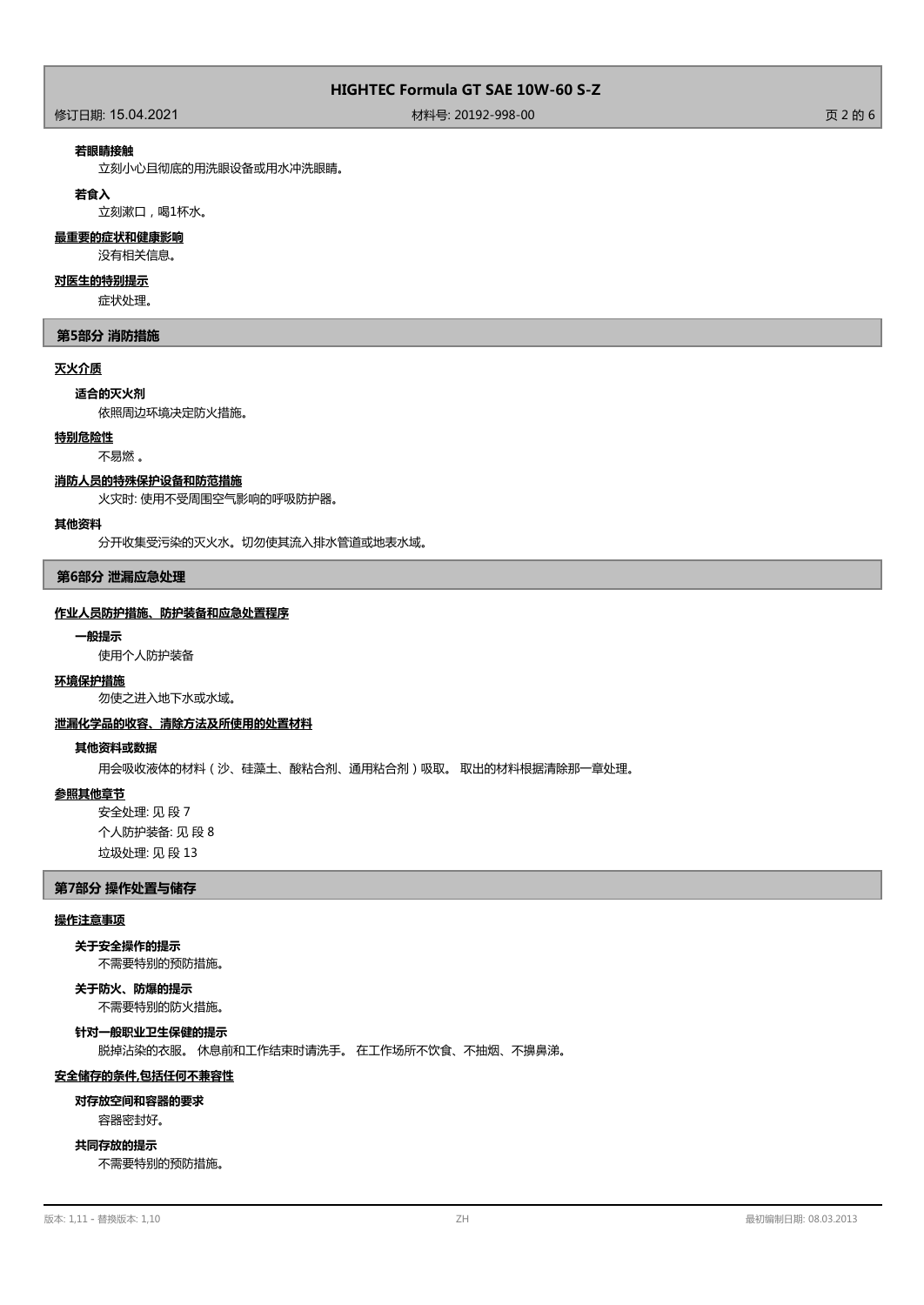## **HIGHTEC Formula GT SAE 10W-60 S-Z**

## **第8部分 接触控制和个体防护**

#### **控制参数**

**工程控制方法**

#### **保护和卫生措施**

## **眼部/面部防护**

戴防护眼罩/戴防护面具。

#### **手部防护**

处理化学工作材料时,只能戴带有CE认证标记含四位数检验号码的化学防护手套。 挑选抗化学药品的防护手套 时,必须视工作场所特性而定的危险物质浓度和数量而定。 最好向手套制造厂家询问清楚以上所提特殊用途的 手套之化学药品抵抗性。

#### **皮肤和身体防护**

防护服的使用。

#### **呼吸防护**

在通风不足的情况下 戴呼吸防护装置。

### **第9部分 理化特性**

#### **基本物理和化学性质信息**

| 聚合状态:                  |                                     |                      |
|------------------------|-------------------------------------|----------------------|
| 颜色:                    | 黄色                                  |                      |
| 气味:                    | 特征性                                 |                      |
|                        |                                     | 测试标准                 |
| 物理状态变化                 |                                     |                      |
| 熔点/凝固点:                | 没有界定                                |                      |
| 沸点或初始沸点和沸腾范围:          | 没有界定                                |                      |
| 闪点:                    |                                     | >220 °C DIN ISO 2592 |
| 易燃性                    |                                     |                      |
| 固体的/液体的:               | 不适用                                 |                      |
| 气体:                    | 不适用                                 |                      |
| 爆炸性特性<br>本产品不: 有爆炸危险的。 |                                     |                      |
| 爆炸下限:                  | 没有界定                                |                      |
| 爆炸上限:                  | 没有界定                                |                      |
| 自燃温度:                  | 没有数据可使用                             |                      |
| 自燃温度                   |                                     |                      |
| 固体:                    | 不适用                                 |                      |
| 气体:                    | 不适用                                 |                      |
| 分解温度:                  | 没有界定                                |                      |
| 助燃特性                   |                                     |                      |
| 本产品不:助燃的。              |                                     |                      |
| pH值:                   |                                     | 不适用 DIN 51369        |
| 运动粘度:<br>(在 100 °C)    | ~ 24,8 mm <sup>2</sup> /s DIN 51562 |                      |
| 水溶性:                   | 事实上不可溶                              |                      |
| 在其它溶剂中的溶解度<br>没有界定     |                                     |                      |
| 正辛醇-水分配系数:             | 没有界定                                |                      |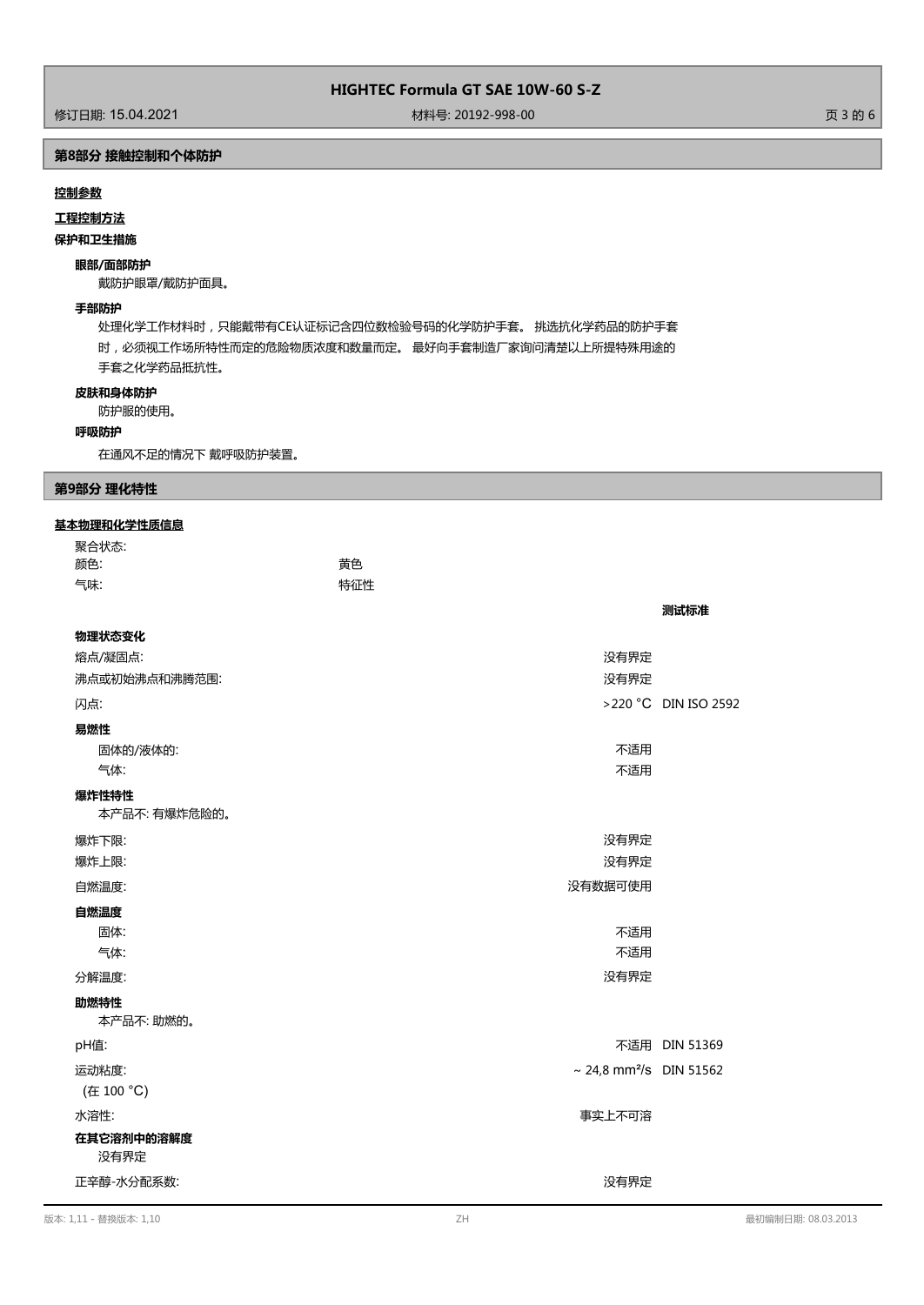| <b>HIGHTEC Formula GT SAE 10W-60 S-Z</b> |                                     |         |
|------------------------------------------|-------------------------------------|---------|
| 修订日期: 15.04.2021                         | 材料号: 20192-998-00                   | 页 4 的 6 |
| 蒸汽压力:<br>(在 20 °C)                       | <0,1 hPa 计算.                        |         |
| 相对密度 (在 15 °C):                          | ~ 0,848 g/cm <sup>3</sup> DIN 51757 |         |
| 相对蒸汽密度:                                  | 没有界定                                |         |
| 其他资料或数据                                  |                                     |         |
| 其他安全特性                                   |                                     |         |
| 溶剂分离测试:                                  | 没有数据可使用                             |         |
| 溶剂含量:                                    | 没有/没有 溶剂                            |         |
| 固体:                                      | 没有界定                                |         |
| 蒸发速率:                                    | 没有界定                                |         |
| 其他资料                                     |                                     |         |
| 没有/没有                                    |                                     |         |

## **第10部分 稳定性和反应性**

### **反应性**

当按规定处理和存储时无有害反应。

#### **稳定性**

该产品在正常室温存储时是稳定。

## **危险反应**

无已知的危险反应。

## **避免接触的条件**

没有/没有

## **禁配物**

没有相关信息。

#### **危险的分解产物**

无已知的危险分解产物。

### **第11部分 毒理学信息**

#### **急性毒性**

#### **特异性靶器官系统毒性 反复接触**

频繁和持续的接触皮肤可能造成刺激皮肤。

#### **测试的补充说明**

根据(EC)第1272/2008号条例[化学品分类及标记全球协调制度],该混合物不属于危险品范畴。

#### **第12部分 生态学信息**

#### **生态毒性**

本产品不: 生态毒性。

## **持久性和降解性**

本产品未经检验。

## **生物富集或生物积累性**

本产品未经检验。

#### **土壤中的迁移性**

本产品未经检验。

## **其他有害作用**

没有相关信息。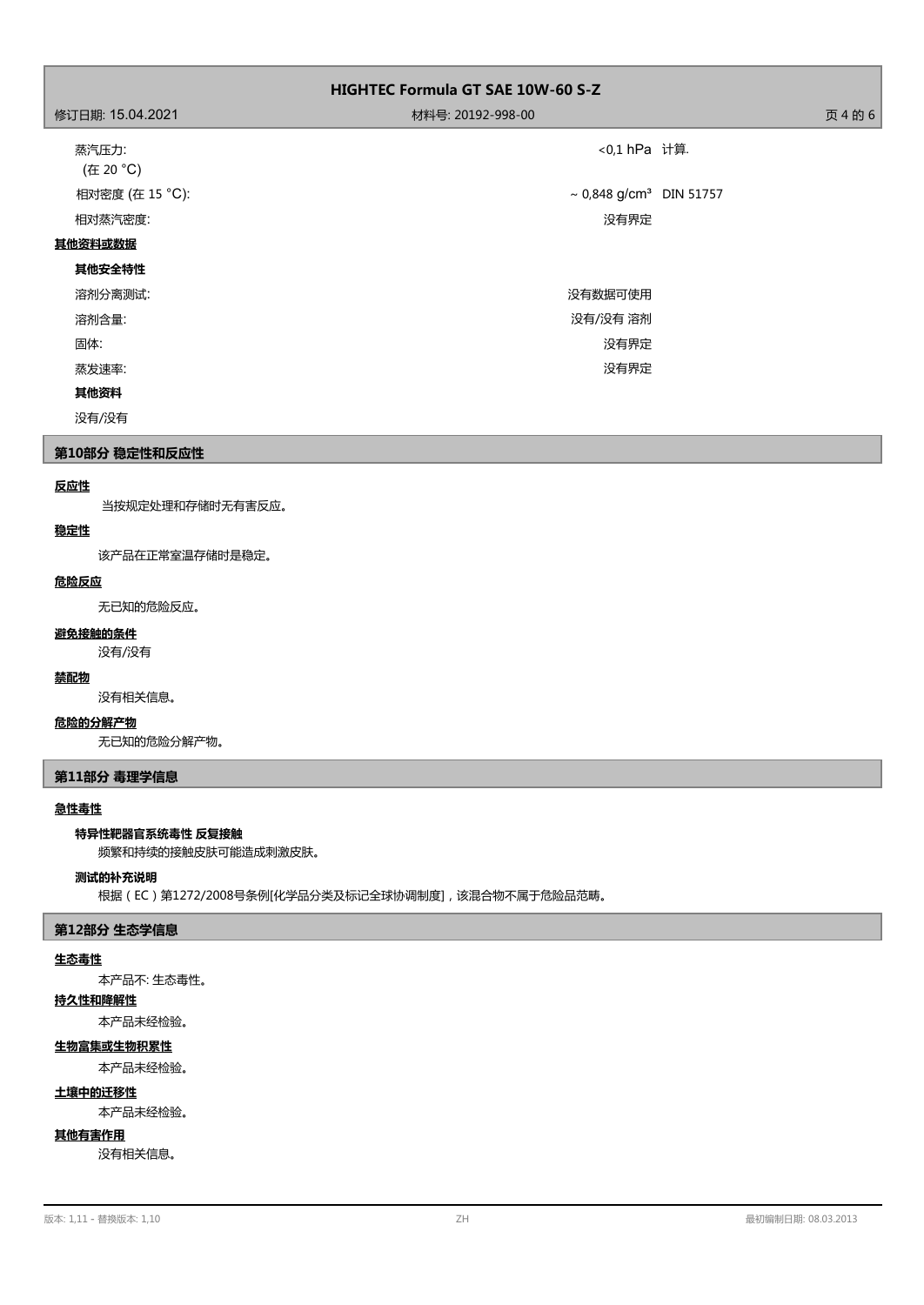修订日期: 15.04.2021 材料号: 20192-998-00 页 5 的 6

#### **其他资料**

避免释放到环境中。

#### **第13部分 废弃处置**

#### **废弃物处置方法**

#### **建议**

勿使之进入地下水或水域。 根据官署的规定处理废物。

#### **受污染的容器和包装的处置方法**

用很多水清洗。 完全清空的包装材料可以回收再利用。

#### **第14部分 运输信息**

#### **海运 (IMDG)**

|        | UN号:                  | 根据运输法规,未被分类为危险品。 |
|--------|-----------------------|------------------|
|        | 联合国运输名称:              | 根据运输法规,未被分类为危险品。 |
|        | 联合国危险性分类:             | 根据运输法规,未被分类为危险品。 |
|        | 包装类别:                 | 根据运输法规,未被分类为危险品。 |
|        | 空运 (ICAO-TI/IATA-DGR) |                  |
|        | UN号:                  | 根据运输法规,未被分类为危险品。 |
|        | 联合国运输名称:              | 根据运输法规,未被分类为危险品。 |
|        | 联合国危险性分类:             | 根据运输法规,未被分类为危险品。 |
|        | 包装类别:                 | 根据运输法规,未被分类为危险品。 |
| 对环境的危害 |                       |                  |
|        | 对环境有害的物质:             | 不                |

#### **使用者特殊预防措施**

根据运输法规,未被分类为危险品。

#### **大宗货物运输根据 MARPOL-公约 73/78 附录 II 和 IBC-Code**

根据运输法规,未被分类为危险品。

## **第15部分 法规信息**

## **化学品的安全、健康和环境条例**

#### **额外提示**

根据欧盟准则或各国各自的法律本产品没有标示的义务。

#### **国家的规章**

### **第16部分 其他信息**

#### **变更**

此技术说明书与之前的版本有所变更,变更部分位于: 2,3,4,5,6,7,8,9,10,11,12,13,15.

## **缩略语和首字母缩写**

ADR: Accord européen sur le transport des marchandises dangereuses par Route (European Agreement concerning the International Carriage of Dangerous Goods by Road) IMDG: International Maritime Code for Dangerous Goods IATA: International Air Transport Association GHS: Globally Harmonized System of Classification and Labelling of Chemicals EINECS: European Inventory of Existing Commercial Chemical Substances ELINCS: European List of Notified Chemical Substances CAS: Chemical Abstracts Service LC50: Lethal concentration, 50%